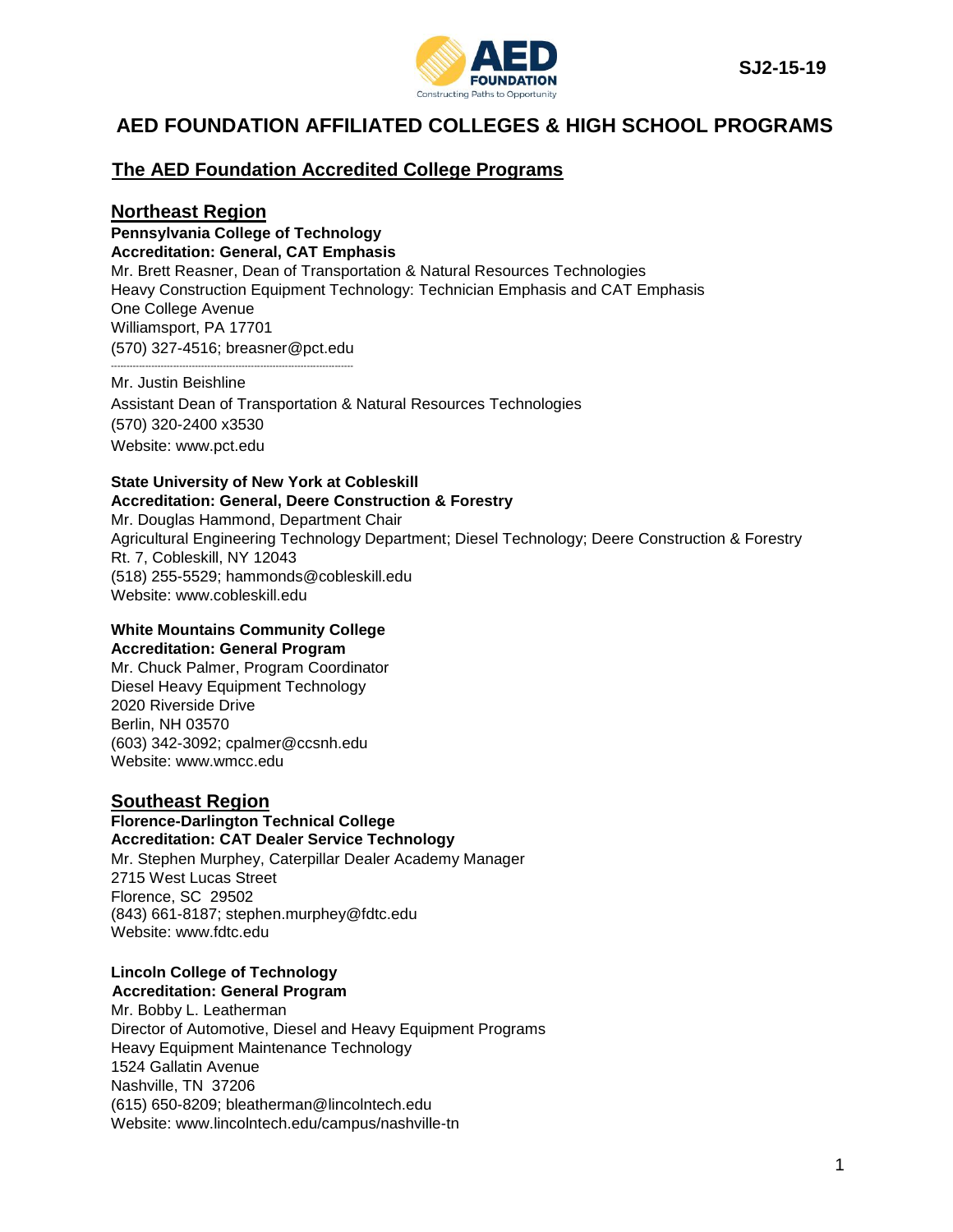

#### **South Georgia Technical College Accreditation: CAT ThinkBIG**

Mr. Don Rountree; Senior Instructor / Internship Manager Heavy Equipment Dealer Service Technology – CAT ThinkBIG 900 South GA Tech Parkway Americus, GA 31709 (229) 931-2076; drountree@southgatech.edu http://www.southgatech.edu/

# **Wake Technical Community College**

**Accreditation: General, Deere Construction & Forestry** Mr. Paige Kearns, Department Head Heavy Equipment & Transportation Technology; General Track & John Deere Construction & Forestry 9101 Fayetteville Road Raleigh, NC 27603 (919) 866-5257; jpkearns@waketech.edu Website: http://heatt.waketech.edu

# **Great Lakes Region**

## **Alexandria Technical & Community College Accreditation: General Program**

Mr. Chris Thompson, Instructor Diesel Mechanics Department 1601 Jefferson Street Alexandria, MN 56308 (320) 762-4663; ChrisT@alextech.edu Website: www.alextech.edu

#### **Central Lakes College Accreditation: General Program**

Mr. Jeff Klehr, Diesel Equipment Technology Instructor Diesel Equipment Technology, Room D110 1830 Airport Road Staples, MN 56479 (218) 894-5146 [jklehr@clcmn.edu](mailto:jklehr@clcmn.edu) Website: http://www.clcmn.edu

# **Dakota County Technical College**

## **Accreditation: General, Deere Construction & Forestry**

Mr. Joel Fogarty, Instructor Heavy Construction Equipment Technology 1300 145th Street East (County Rd. 42) Rosemount, MN 55068-2999 (651) 423-8481; joel.fogarty@dctc.edu Website: www.dctc.edu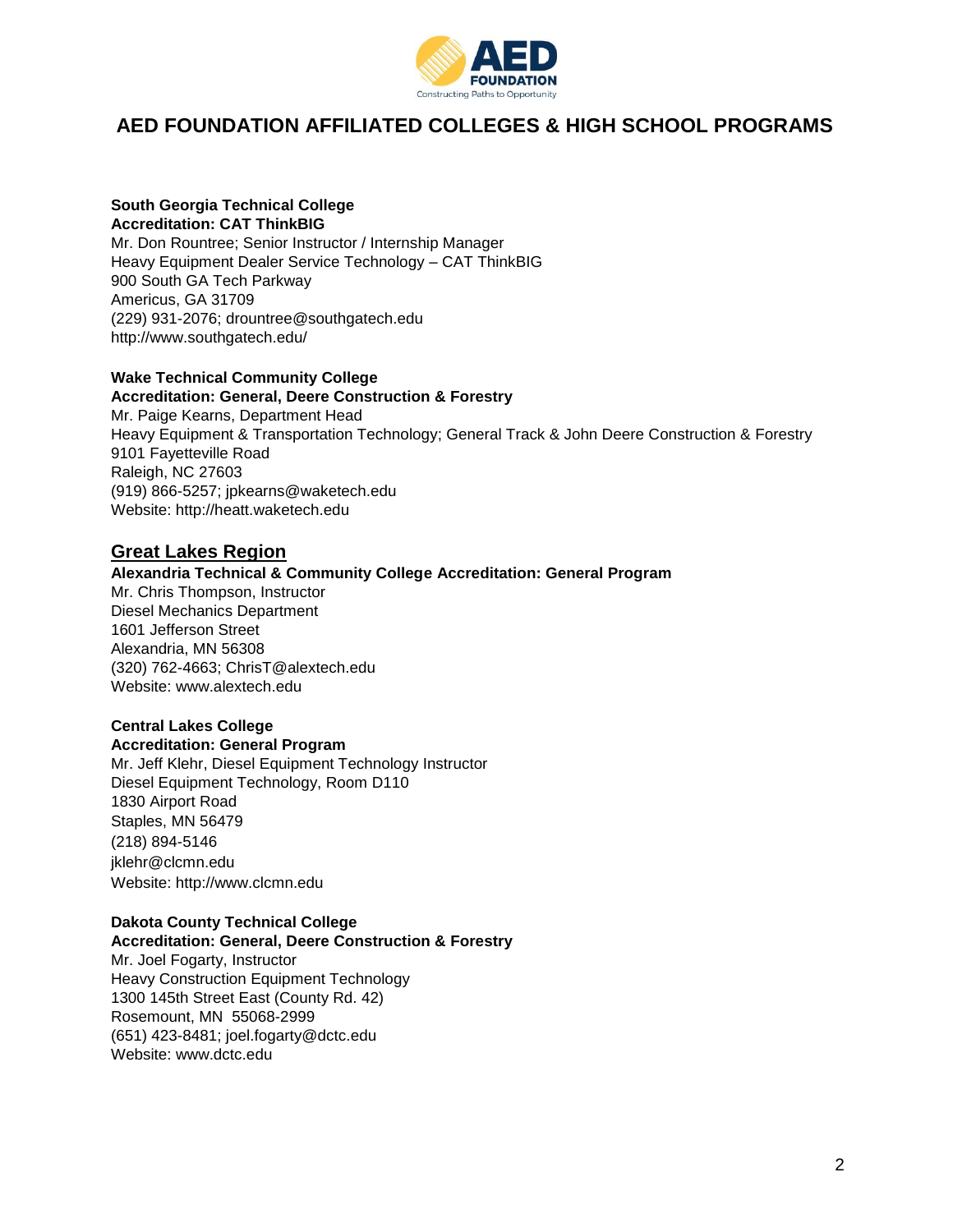

**Lake Area Technical Institute Accreditation: Diesel Technology – CAT ThinkBIG** Mr. Corey Mushitz, ThinkBIG Instructor CAT Think BIG Program 1201 Arrow Ave. NE PO Box 730 Watertown, SD 57201 (605) 882-5284 ext.433; mushitzc@lakeareatech.edu Website: www.lakeareatech.edu

#### **Minnesota State Community and Technical College Accreditation: General Program**

Mr. Richard Weber, Diesel Equipment Technology Instructor Diesel Equipment Technology 1900 28th Ave South Moorhead, MN 56560 (218) 299-6857; richard.weber@minnesota.edu Website: www.minnesota.edu

### **North Dakota State College of Science**

### **Accreditation: General, CAT Dealer Service Technology, Komatsu ACT**

Mr. Terry Marohl, Department Chair/Associate Professor Diesel Technology & CAT Dealer Service Technology 800 Sixth Street North, Bisek Hall 111 Wahpeton, ND 58076-0002 (800) 342-4325 ext. 2308; [terry.marohl@ndscs.edu](mailto:terry.marohl@ndscs.edu) Website: www.ndscs.edu

### **Northeast Wisconsin Technical College**

## **Accreditation: General Program**

Mr. Paul Seidler, Instructor Diesel Equipment Technology 229 North 14th Ave. Sturgeon Bay, WI 54235-1317 (920) 746-4917; paul.seidler@nwtc.edu Website: www.nwtc.edu

### **Midwest Region**

# **Des Moines Area Community College**

**Accreditation: General, CAT Technology** Mr. Shea Parsons, Department Chair Diesel & Caterpillar Technology

2006 South Ankeny Blvd., Building 14 Ankeny, IA 50023-3993 (515) 964-6239; snparsons@dmacc.edu Website: [www.dmacc.edu](http://www.dmacc.edu/)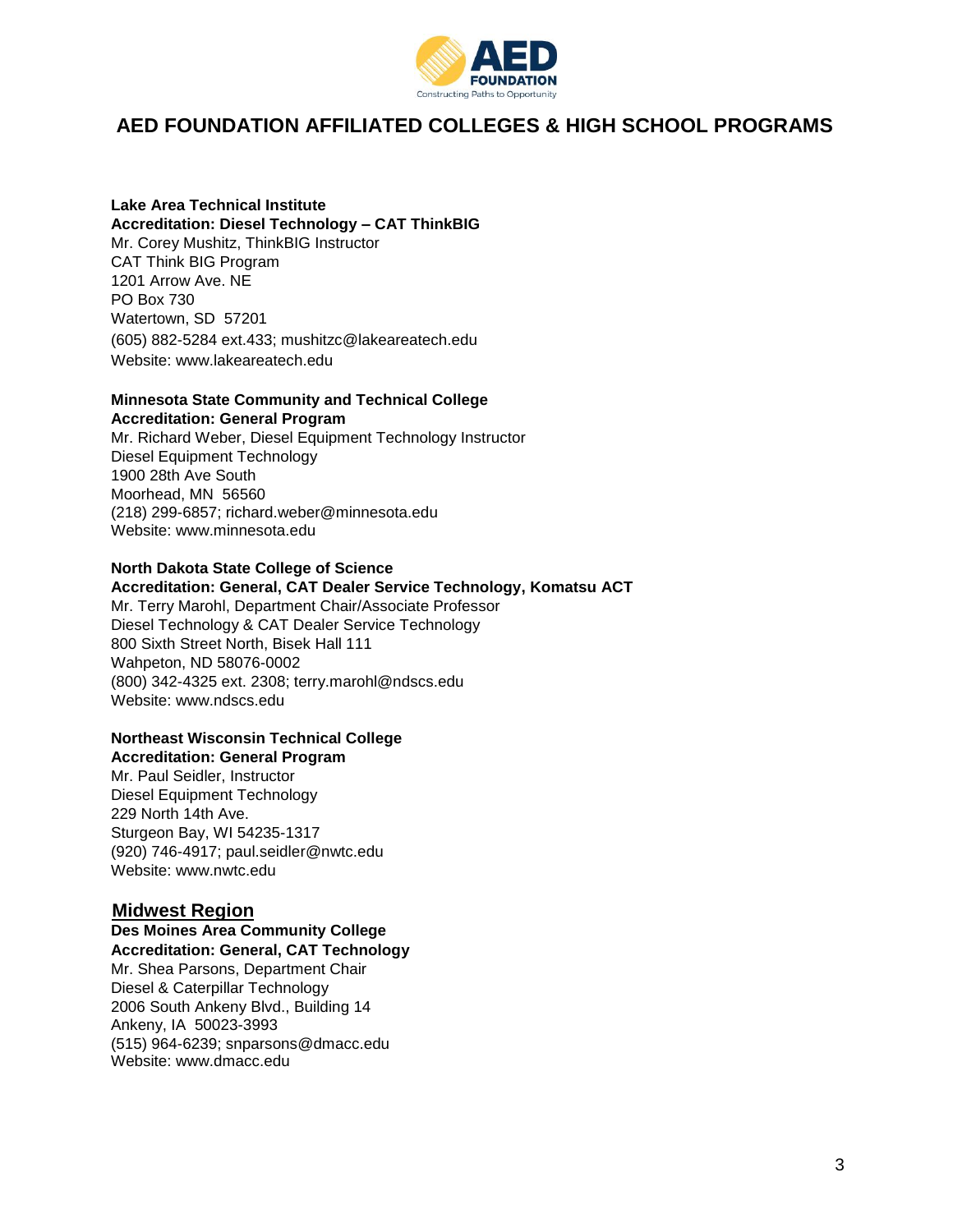

**Ferris State University Accreditation: 4-year General B.S. Program** Mr. Gary Maike, Associate Professor, Program Coordinator Heavy Equipment Service Engineering Technician College of Engineering Technology, Heavy Equipment Department 220 Sports Drive, HEC-203 Big Rapids, MI 49307 (231) 591-2816; [garymaike@ferris.edu](mailto:garymaike@ferris.edu) Website: www.ferris.edu

## **Illinois Central College**

### **Accreditation: CAT Dealer Service Technology**

Mr. Mark Matthews, Program Coordinator Caterpillar Dealer Service Technology, Agriculture and Industrial Technologies One College Drive East Peoria, IL 61635 (309) 694-8521; mrmatthews@icc.edu Website: www.icc.edu

### **Lansing Community College – West Campus AIS Construction Equipment Accreditation: General Program**

Mr. Steve Higgins, AIS Training Director 3600 N. Grand River Ave. Lansing, MI 48906 (571) 321-8000; [shiggins@aisequip.com](mailto:shiggins@aisequip.com) Website: [www.lcc.edu](http://www.lcc.edu/) -----------------------------------------------------------------------------------------

Mr. Ralph Hansen, Training Director, Secondary & Post-Secondary Programs (517) 321-8000; [rhansen@aisequip.com](mailto:rhansen@aisequip.com) ------------------------------------------------------------------------------------------

Mr. Jim Lynch, Lansing Community College Trades Technology Program Director (517) 483-1335; lynchj@lcc.edu

#### **Owens Community College Accreditation: CAT Dealer Service Technology**

Mr. Drew Grover, Instructor, Caterpillar/Diesel Department of Transportation Technologies/CAT ThinkBIG P.O. Box 10000 Toledo, OH 43699-1947 (567) 661-7126, drew\_grover@owens.edu Website: [www.owens.edu](http://www.owens.edu/) ---------------------------------------------------------

Ms. Sherri Johnson, Chair, Transportation Technologies (567) 661-7136; sherri\_johnson@owens.edu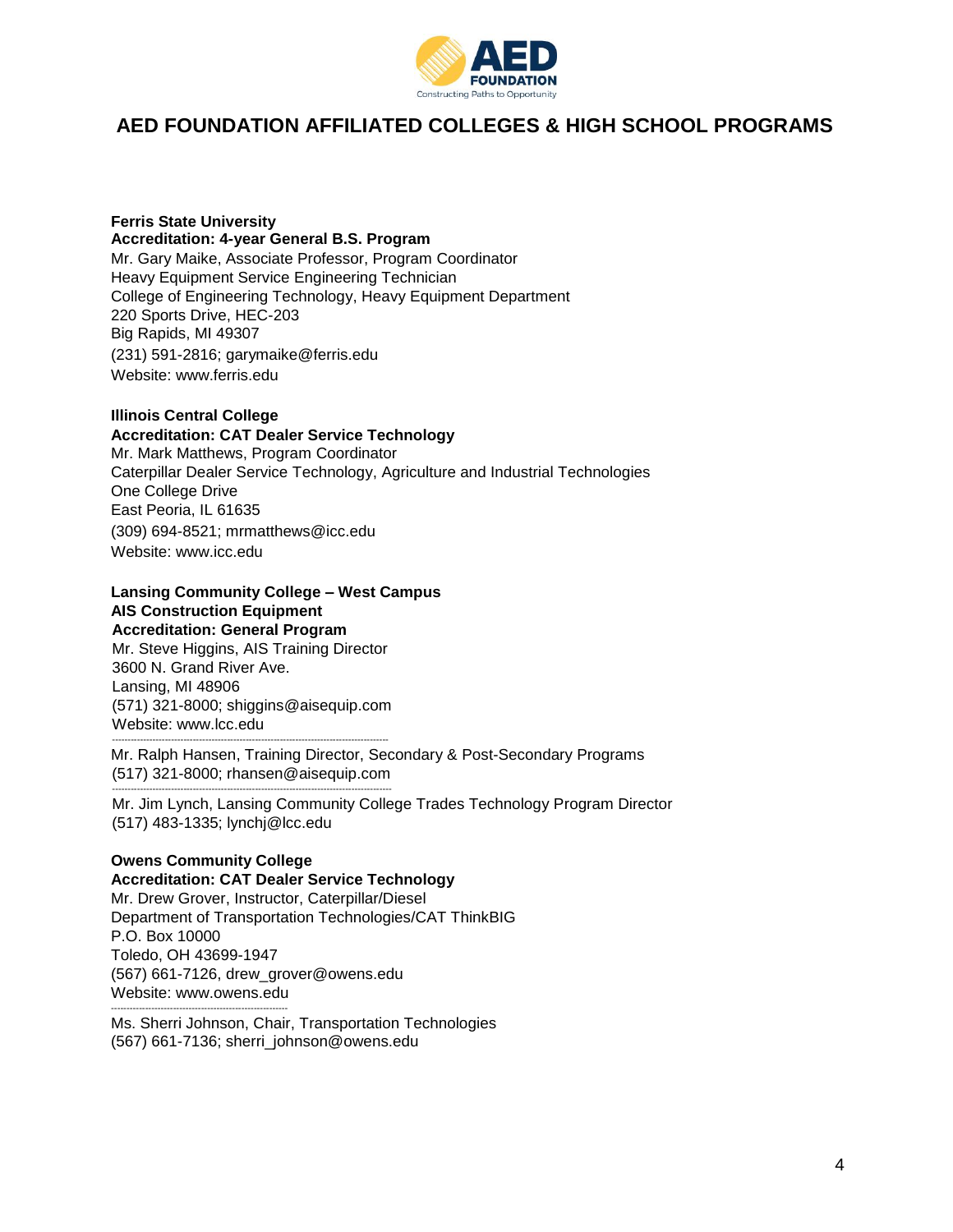

## **South Central Region**

**Hinds Community College Accreditation: General Program** Mr. Brent Johnson, Director Hinds Diesel Technology Academy Gray-Partridge Center, Raymond 301 Hwy 49 South, Richland, MS 39218 (601) 857-3248; [abjohnson@hindscc.edu](mailto:abjohnson@hindscc.edu) Website: www.hindscc.edu

### **Oklahoma State University Institute of Technology Accreditation: Komatsu ACT, CAT Dealer Prep**

Mr. Terryl Lindsey, Dean, School of Diesel and Heavy Equipment CAT Dealer Prep and Komatsu ACT Programs 1801 East 4th Street Okmulgee, OK 74447 (918) 293-4730; terryl.lindsey@okstate.edu Website: www.osuit.edu

## **South Plains College**

### **Accreditation: General Program**

Mr. Whitney Owens, Program Coordinator and Professor of Diesel Service Technology Diesel Service Technology 1401 S. College Ave. Levelland, TX 79336 (806) 716-2293; [wowens@southplainscollege.edu](mailto:wowens@southplainscollege.edu) Website: http://www.southplainscollege.edu

# **State Technical College of Missouri**

**Accreditation: General, CAT Dealer Service Technology** Mr. Ed Frederick, Department Chair Heavy Equipment Technology and Caterpillar Dealer Service Technology One Technology Drive Linn, MO 65051-9607 (573) 897-5274; [ed.frederick@statetechmo.edu](mailto:ed.frederick@statetechmo.edu) Website: www.statetechmo.edu

## **Rocky Mountain Region**

**Central Arizona College Accreditation: General Program** Mr. Garrett Hurt, Professor of Diesel Technology, Lead Faculty Signal Peak Campus 8470 N. Overfield Road Coolidge, AZ 85228 (520) 494-5310; [garrett.hurt@centralaz.edu](mailto:garrett.hurt@centralaz.edu) Website: [www.centralaz.edu](http://www.centralaz.edu/)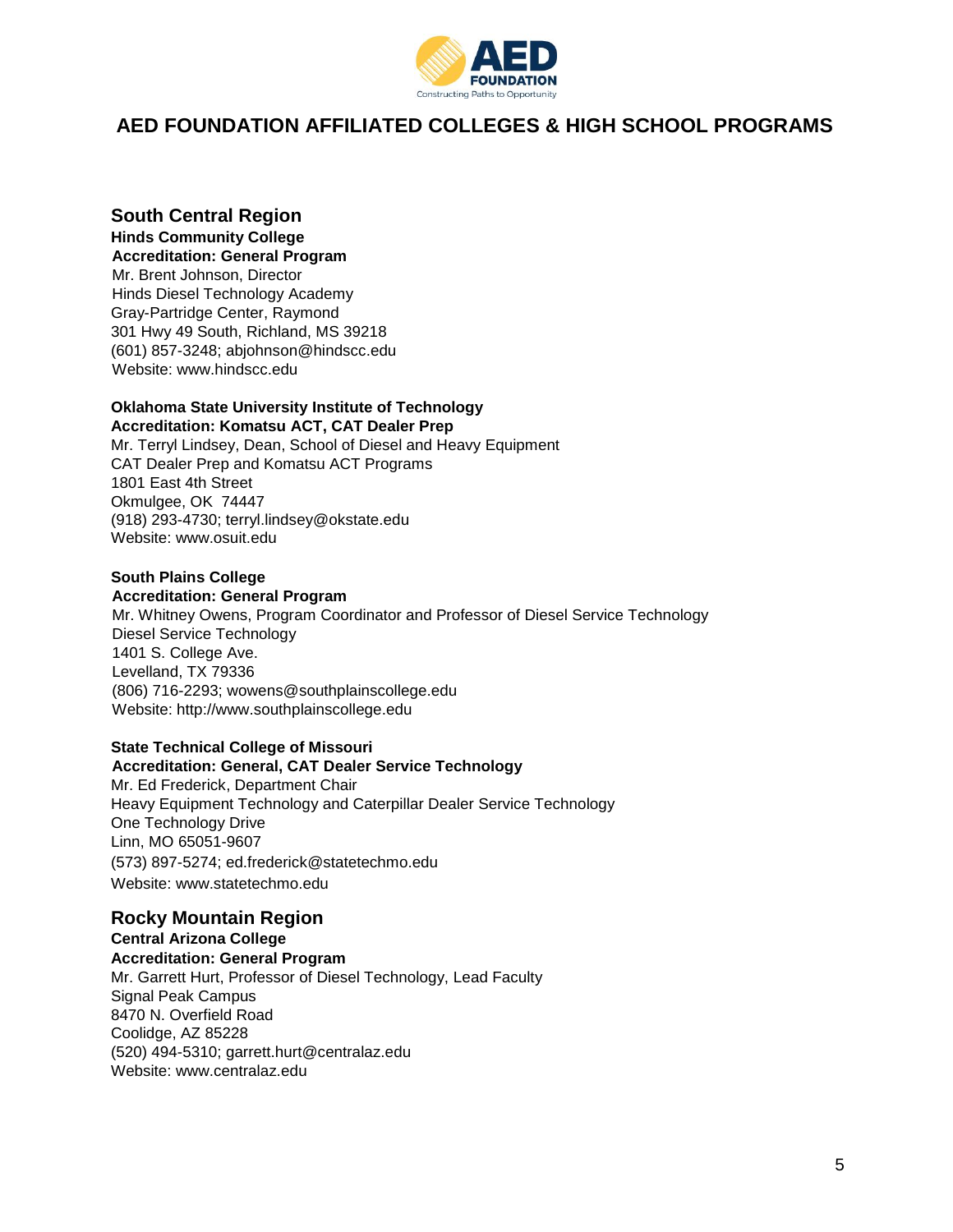

### **College of Western Idaho**

#### **Accreditation: General Program**

Mr. Alex Beal, Program Chair Heavy Equipment Technician Program Micron Center for Professional Technical Education 5725 E. Franklin Road Nampa, ID 83687 (208) 562-2341; [alexbeal@cwidaho.cc](mailto:alexbeal@cwidaho.cc) Website: [www.cwidaho.cc](http://www.cwidaho.cc/)

### **Idaho State University Accreditation: General Program**

Mr. Gerald Holmes, Program Coordinator Diesel Technology / On-Site Power Generation Technology 1235 S. 2nd Avenue, Campus Box 8380 Pocatello, ID 83209-8380 (208) 282-5814; holmgera@isu.edu Website: [www.isu.edu](http://www.isu.edu/)

#### **Mesa Community College Accreditation: Caterpillar Dealer Service Technician**

Mr. Steve Skroch, Program Director, Automotive Technology Caterpillar ThinkBIG program Applied Sciences and Technology, Office: TC50-Room 229 1833 W Southern Ave Mesa, AZ 85202 (480) 461-7380; [steve.skroch@mesacc.edu;](mailto:steve.skroch@mesacc.edu) Website: www.mesacc.edu/

#### **Salt Lake Community College Accreditation: General Program**

Mr. Bill Kleman, Assistant Professor Diesel Systems Technology 250 W. 3900 S Salt Lake City, UT 84107 (801) 957-5843; bill.kleman@slcc.edu Website: www.slcc.edu

## **West Region**

**Lane Community College Accreditation: General Program** Mr. Steve Webb, Faculty Diesel Technology 4000 East 30th Ave. Eugene, OR 97405 (541) 463-5708; [webbs@lanecc.edu](mailto:webbs@lanecc.edu) Website: [www.lanecc.edu](http://www.lanecc.edu/)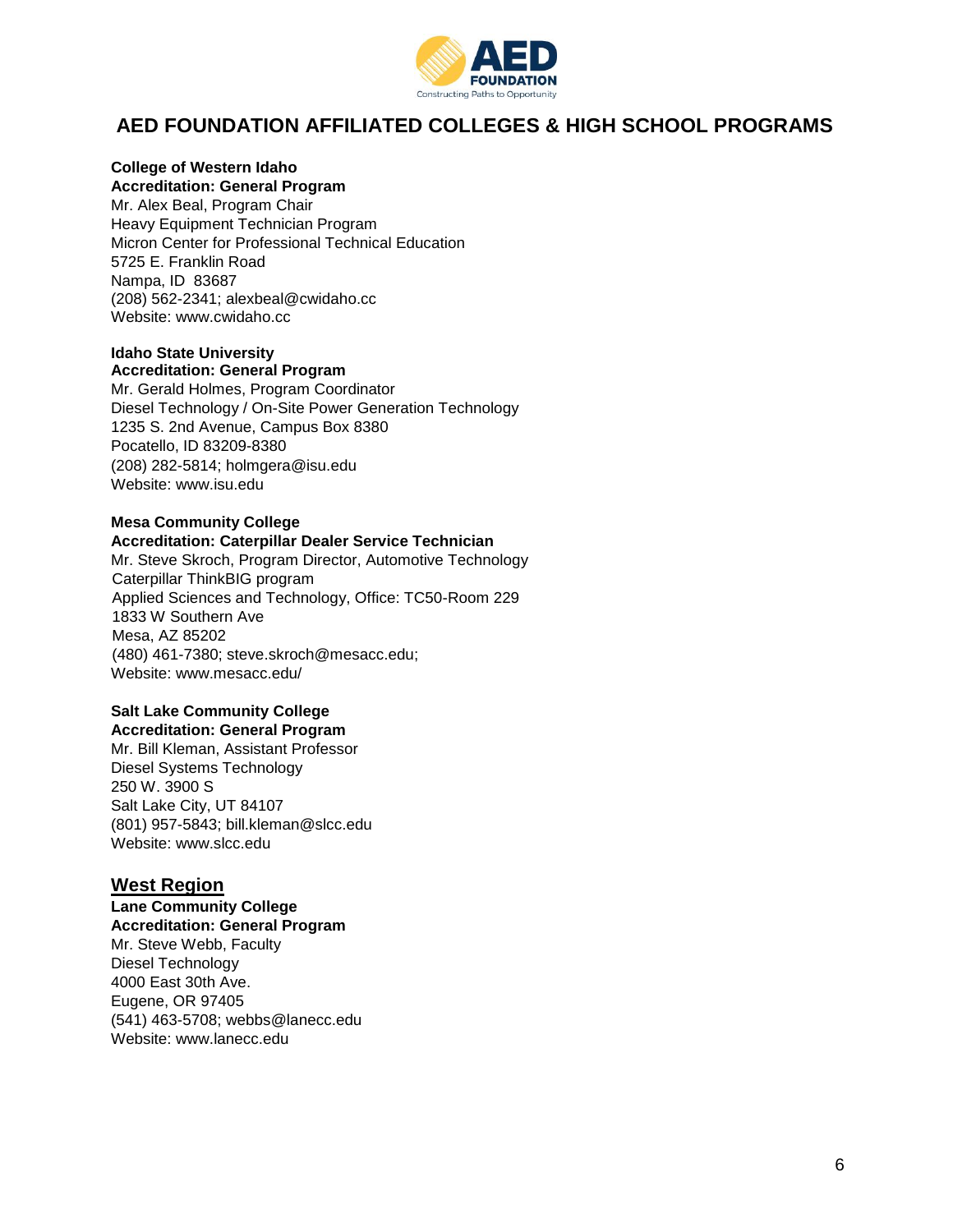

#### **Linn-Benton Community College Accreditation: General, Deere Construction & Forestry**

Mr. John Alvin, Department Chair Heavy Equipment / Diesel Technology; John Deere Construction & Forestry 6500 Pacific Blvd. S.W. Albany, OR 97321 (541) 917-4613; [alvinjo@linnbenton.edu](mailto:alvinjo@linnbenton.edu) Website: www.linnbenton.edu

#### **Portland Community College Accreditation: CAT ThinkBIG Dealer Service Technology**

Mr. Sam Minnema, Faculty Department Chair CAT ThinkBIG Dealer Service Technology 17705 NW Springville Road Portland, OR 97229 (971) 722-7603; samuel.minnema@pcc.edu Website: www.pcc.edu

#### **Reedley College Accreditation: General**

Mr. Gary Wenter, Lead Instructor Equipment Service Technician Program 995 N. Reed Ave. Reedley, CA 93654 (559) 638-0317; [gary.wenter@reedleycollege.edu](mailto:gary.wenter@reedleycollege.edu) Website: www.reedleycollege.edu

# **San Joaquin Delta College**

**Accreditation: CAT ThinkBIG Dealer Service Technician**

Mr. Brad Hannan, Department Head Caterpillar Service / Heavy Equipment Technology 5151 Pacific Ave. Stockton, CA 95207 (209) 954-5518; bhannan@deltacollege.edu Website: [www.deltacollege.edu](http://www.deltacollege.edu/)

# **Canada**

# **Grand Prairie Regional College (GPRC) Fairview Accreditation: CAT ThinkBIG Service Technician Program**

Mr. Darcy Moss, Chair, Heavy Equipment Technology Heavy Equipment Department P.O. Box 3000, 11235-98 Avenue Fairview, AB T0H 1L0 Canada (780) 835-6765, dmos[s@gprc.ab.ca](mailto:ahagen@gprc.ab.ca) Website: www.gprc.ab.ca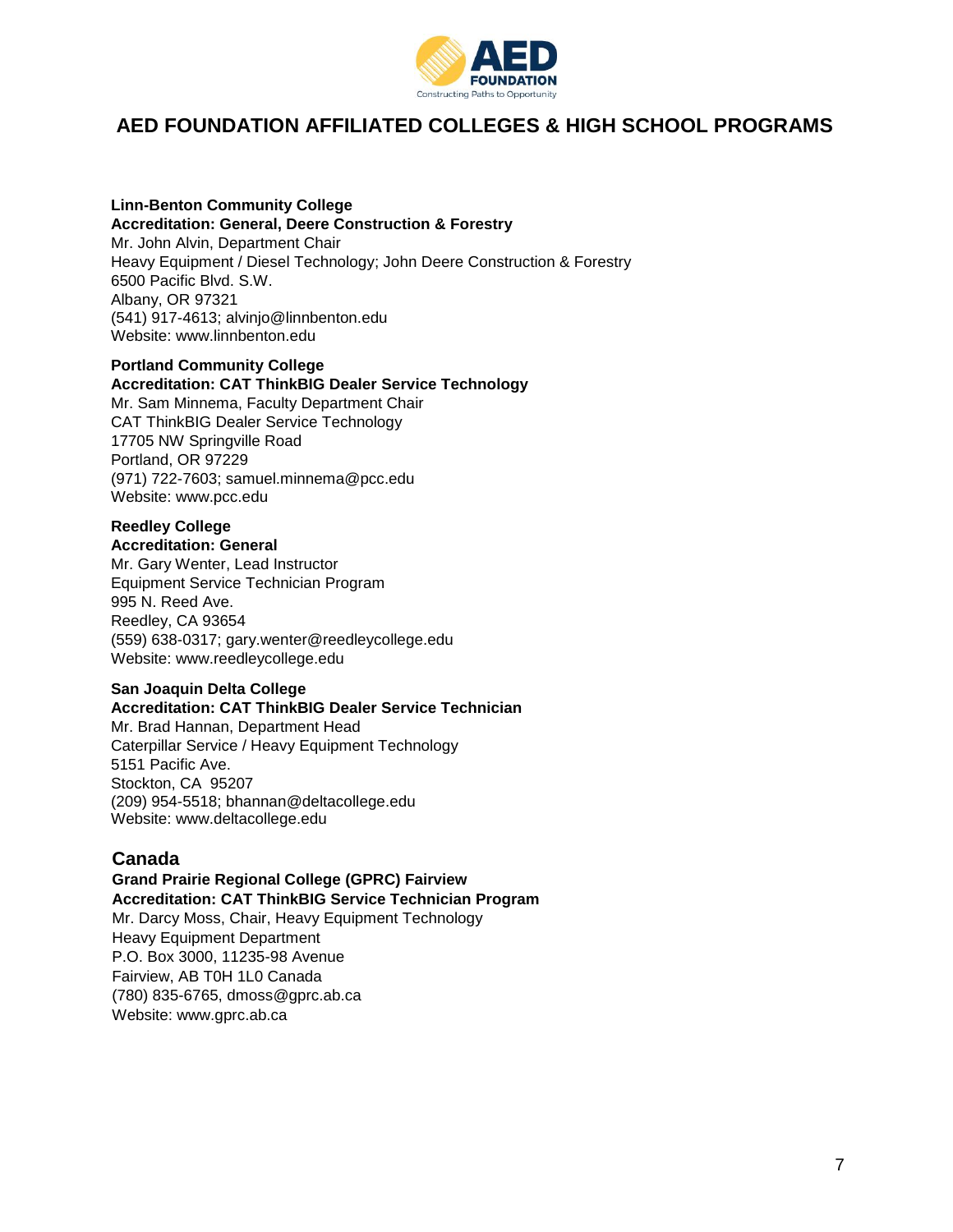

# **The AED Foundation Secondary - High School Recognition Programs**

**Anne Arundel County Public Schools Center of Applied Technology**

**Recognition: Diesel Power Technology Program** Mr. Jerry Kepich, Program Instructor Center of Applied Technology North 800 Stevenson Road Severn, MD 21144 (410) 969-3100 x 217; [jkepich@aacps.org](mailto:jkepich@aacps.org) Website: http://www.catnorth.org

### **Canyons School District, Canyons Technical Education Center Recognition: Diesel Technology**

Mr. Gary Snow, Instructor 825 E 9085 S Sandy, UT 84094 (801) 826-6639; [gary.snow@canyonsdistrict.org](mailto:gary.snow@canyonsdistrict.org) Website: [www.canyonsdistrict.org](http://www.canyonsdistrict.org/)

## **Berks Career and Technology Center Recognition: Heavy Equipment Technology**

Mr. James Mack, Heavy Equipment Instructor 3307 Friedensburg Rd. Oley, PA 19547 (610) 987-6201 ext.3537; [james.mack@berkscareer.com](mailto:james.mack@berkscareer.com) Website:<https://www.berkscareer.com/>

## **JATC-North Jordan School District – West Jordan High School Recognition: Diesel Technology Program**

Ms. Edith Bird, Specialist, CTE 9301 S. Wights Fort Rd. West Jordan, UT 84088 (801) 256-5956; [edith.bird@jordandistrict.org](mailto:edith.bird@jordandistrict.org) Website: https://jordandistrict.org/schools/high/jatc/

## **Kent Career Technical Center; Kent Intermediate School District Recognition: Diesel & Equipment Technology Program**

Mr. James Cain, Diesel and Equipment Instructor 1655 E Beltline NE Grand Rapids, MI 49525 (616) 364-8421 ext.2622; [jamescain@kentisd.org](mailto:jamescain@kentisd.org) Website: www.thetechcenter.org/

# **The AED Foundation Canada College Affiliate Programs**

#### **Conestoga College Programs: Heavy Equipment Techniques; Motive Power Technician-Heavy Duty Equipment** Ms. Joni Jean, Chair, School of Trades and Apprenticeships 460 Speedvale Ave West Guelph, ON, N1H O8A, Canada (519) 824-9390 ext. 6151; jjean@conestoga.on.ca Website: [www.conestogac.on.ca](http://www.conestogac.on.ca/)